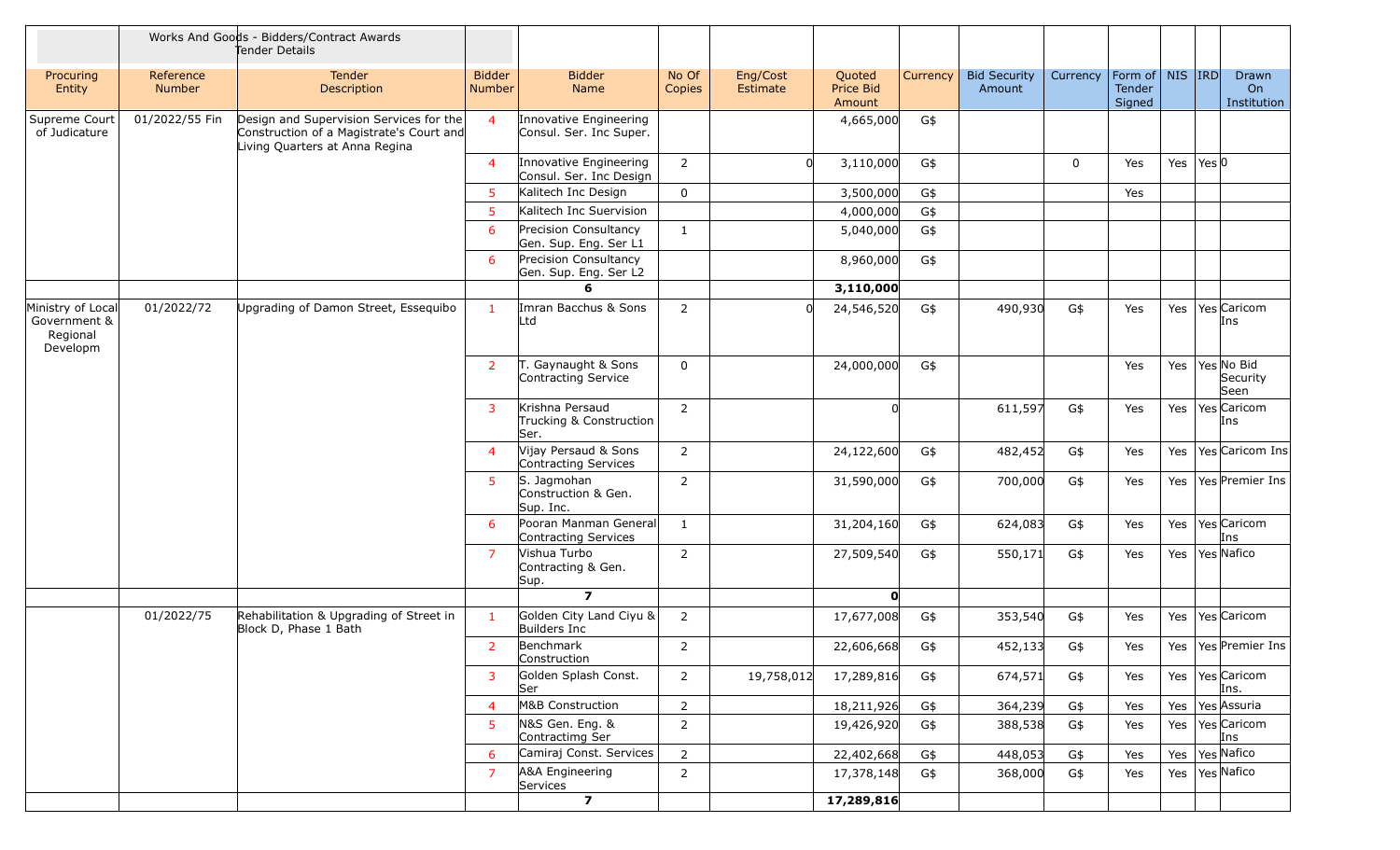|                                                           |                            | Works And Goods - Bidders/Contract Awards<br>Tender Details                                                       |                                |                                                   |                 |                      |                               |          |                               |             |                                                |             |                 |                            |
|-----------------------------------------------------------|----------------------------|-------------------------------------------------------------------------------------------------------------------|--------------------------------|---------------------------------------------------|-----------------|----------------------|-------------------------------|----------|-------------------------------|-------------|------------------------------------------------|-------------|-----------------|----------------------------|
| Procuring<br>Entity                                       | Reference<br><b>Number</b> | Tender<br>Description                                                                                             | <b>Bidder</b><br><b>Number</b> | <b>Bidder</b><br>Name                             | No Of<br>Copies | Eng/Cost<br>Estimate | Quoted<br>Price Bid<br>Amount | Currency | <b>Bid Security</b><br>Amount | Currency    | Form of   NIS   IRD<br><b>Tender</b><br>Signed |             |                 | Drawn<br>On<br>Institution |
|                                                           | 01/2022/77                 | Supply and Delivery of One (1) New<br>Thirty (30) Seater Bus                                                      | -1                             | MS Trading                                        | $\overline{2}$  |                      | 17,900,000                    | G\$      | 400,000                       | G\$         | Yes                                            |             |                 | Yes   Yes   Premier Ins    |
|                                                           |                            |                                                                                                                   | $\overline{2}$                 | RRT Ent. & Auto Sales                             | $\overline{2}$  |                      | 13,950,000                    | G\$      | 279,000                       | G\$         | Yes                                            |             |                 | Yes   Yes   Premier Ins    |
|                                                           |                            |                                                                                                                   | 3                              | Car Clean Enterprise                              | $\overline{2}$  |                      | 13,500,000                    | G\$      | 400,000                       | G\$         | Yes                                            |             |                 | Yes   Yes Hand In<br>Hand  |
|                                                           |                            |                                                                                                                   | $\overline{4}$                 | Massy Motors Guy. Ltd                             | $\overline{2}$  |                      | 13,900,000                    | G\$      | 278,000                       | G\$         | Yes                                            |             | Yes   Yes   RBL |                            |
|                                                           |                            |                                                                                                                   | 5 <sup>5</sup>                 | Beharry Automotive Ltd                            | $\mathbf{1}$    |                      | 16,643,900                    | G\$      | 332,878                       | G\$         | Yes                                            |             |                 | Yes   Yes   Nafico         |
|                                                           |                            |                                                                                                                   |                                | 5                                                 |                 |                      | 13,500,000                    |          |                               |             |                                                |             |                 |                            |
| Supreme Court<br>of Judicature                            | 02/2022/55 Fin             | Design and Supervision Services for the<br>Construction of a Magistrate's Court and<br>Living Quarters at Timehri | $\overline{4}$                 | Precision Consultancy<br>Gen. Sup. Eng. Ser L2    |                 |                      | 7,740,800                     | G\$      |                               |             |                                                |             |                 |                            |
|                                                           |                            |                                                                                                                   | $\overline{4}$                 | Precision Consultancy<br>Gen. Sup. Eng. Ser L1    |                 |                      | 4,354,200                     | G\$      |                               |             |                                                |             |                 |                            |
|                                                           |                            |                                                                                                                   | -5                             | Kalitech Inc Supervision                          |                 |                      | 4,000,000                     | G\$      |                               |             |                                                |             |                 |                            |
|                                                           |                            |                                                                                                                   | -5                             | Kalitech Inc Design                               | $\mathbf 0$     | $\Omega$             | 3,500,000                     | G\$      |                               | $\mathbf 0$ | Yes                                            | $\mathbf 0$ | 0 <sup>0</sup>  |                            |
|                                                           |                            |                                                                                                                   | 7                              | Innovative Engin.<br>Consul. Supervision          |                 |                      | 4,197,000                     | G\$      |                               |             |                                                |             |                 |                            |
|                                                           |                            |                                                                                                                   | $\overline{7}$                 | Innovative Engin.<br>Consul. Design               | $\mathbf{1}$    |                      | 2,798,000                     | G\$      |                               |             | Yes                                            |             |                 |                            |
|                                                           |                            |                                                                                                                   |                                | 6                                                 |                 |                      | 2,798,000                     |          |                               |             |                                                |             |                 |                            |
| Ministry of Local<br>Government &<br>Regional<br>Developm | 02/2022/72                 | Upgrading of David James Street,<br>Charity, Essequibo                                                            | 1                              | Pooran Manman Gen.<br>Contracting Services        | $\mathbf{1}$    | 15,000,000           | 17,701,320                    | G\$      | 354,026                       | G\$         | Yes                                            |             |                 | Yes   Yes   Caricom<br>Ins |
|                                                           |                            |                                                                                                                   | <sup>2</sup>                   | Krishna Persaud<br>Trucking & Contracting<br>Ser. | $\overline{2}$  |                      | 18,545,000                    | G\$      | 370,900                       | G\$         | Yes                                            |             |                 | Yes   Yes   Caricom<br>Ins |
|                                                           |                            |                                                                                                                   | 3                              | Vijay & Son Contracting<br>Service                | $2^{\circ}$     |                      | 15,009,800                    | G\$      | 300,196                       | G\$         | Yes                                            |             |                 | Yes   Yes   Caricom<br>Ins |
|                                                           |                            |                                                                                                                   | $\overline{4}$                 | Vish Turbo Contracting<br>& Gen. Sup.             | $\overline{2}$  |                      | 17,973,080                    | G\$      | 359,460                       | G\$         | Yes                                            |             |                 | Yes Yes Nafico             |
|                                                           |                            |                                                                                                                   |                                | $\boldsymbol{4}$                                  |                 |                      | 15,009,800                    |          |                               |             |                                                |             |                 |                            |
|                                                           | 02/2022/75                 | Construction of Regional Medical<br>Storage Bond, Bush Lot WCB                                                    | $\mathbf{1}$                   | Z&H Investment Inc                                | $\overline{2}$  |                      | 49,893,347                    | G\$      | 878,000                       | G\$         | Yes                                            |             |                 | Yes   Yes Caricom<br>Ins   |
|                                                           |                            |                                                                                                                   | 2                              | 3D Construction                                   | $\mathbf{1}$    | 39,075,302           | 37,812,221                    | G\$      | 756,244                       | G\$         | Yes                                            |             |                 | Yes   Yes   Caricom<br>Ins |
|                                                           |                            |                                                                                                                   | 3                              | Motiram Construction                              | $2^{\circ}$     |                      | 35,324,948                    | G\$      | 706,498                       | $G$ \$      | Yes                                            |             |                 | Yes   Yes   Caricom<br>Ins |
|                                                           |                            |                                                                                                                   | $\overline{4}$                 | Tas Contracting<br>Services                       | $\overline{2}$  |                      | 35,907,348                    | G\$      | 718,147                       | G\$         | Yes                                            |             |                 | Yes   Yes   Peemier Ins    |
|                                                           |                            |                                                                                                                   | $5^{\circ}$                    | I&R Construction                                  | $\overline{2}$  |                      | 38,441,588                    | G\$      | 718,506                       | G\$         | Yes                                            |             |                 | Yes   Yes   Premier Ins    |
|                                                           |                            |                                                                                                                   | 6                              | N&S General Eng.<br>Contracting Ser.              | $2^{\circ}$     |                      | 37,266,354                    | G\$      | 745,327                       | G\$         | Yes                                            |             |                 | Yes   Yes   Caricom Ins    |
|                                                           |                            |                                                                                                                   | 7                              | GS's Const. & Supplies                            | $\overline{2}$  |                      | 36,187,123                    | G\$      | 781,508                       | G\$         | Yes                                            |             |                 | Yes Yes Assuria            |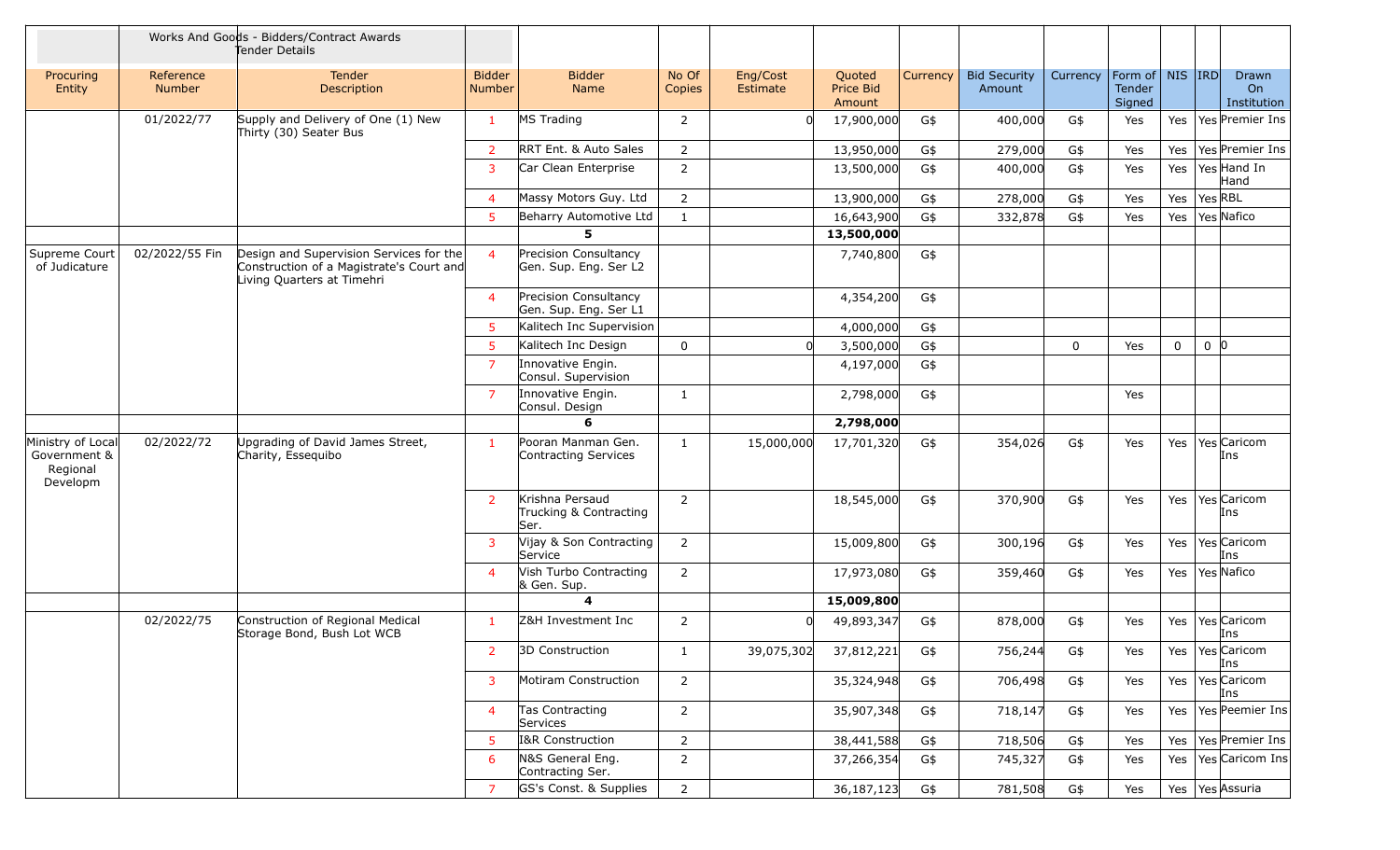|                                                           |                            | Works And Goods - Bidders/Contract Awards<br>Tender Details                                                          |                                |                                                    |                 |                      |                               |          |                               |             |                                                |     |       |                                                 |
|-----------------------------------------------------------|----------------------------|----------------------------------------------------------------------------------------------------------------------|--------------------------------|----------------------------------------------------|-----------------|----------------------|-------------------------------|----------|-------------------------------|-------------|------------------------------------------------|-----|-------|-------------------------------------------------|
| Procuring<br>Entity                                       | Reference<br><b>Number</b> | <b>Tender</b><br>Description                                                                                         | <b>Bidder</b><br><b>Number</b> | <b>Bidder</b><br>Name                              | No Of<br>Copies | Eng/Cost<br>Estimate | Quoted<br>Price Bid<br>Amount | Currency | <b>Bid Security</b><br>Amount | Currency    | Form of   NIS   IRD<br><b>Tender</b><br>Signed |     |       | Drawn<br>On<br>Institution                      |
|                                                           | 02/2022/75                 |                                                                                                                      | 8                              | G.Singh Construction<br>Services                   | $\overline{2}$  |                      | 37,315,986                    | G\$      | 746,320                       | G\$         | Yes                                            |     |       | Yes   Yes Assuria,<br>Letter from<br><b>NIS</b> |
|                                                           |                            |                                                                                                                      | -9                             | Advanced Engineering                               | $\overline{2}$  |                      | 41,578,457                    | G\$      | 841,464                       | G\$         | Yes                                            |     |       | Yes   Yes   Premier Ins                         |
|                                                           |                            |                                                                                                                      | 10                             | <b>ECS Construction &amp;</b><br>Gen. Sup.         | $\overline{2}$  |                      | 31,978,989                    | G\$      | 639,600                       | G\$         | Yes                                            |     |       | Yes   Yes   Assuria                             |
|                                                           |                            |                                                                                                                      | 11                             | Singh & Son Const.                                 | $\overline{2}$  |                      | 37,852,995                    | G\$      | 757,100                       | G\$         | Yes                                            | Yes |       | Yes Assuria                                     |
|                                                           |                            |                                                                                                                      | 12                             | Anil Lalsa Construction                            | $\overline{2}$  |                      | 35,803,436                    | G\$      | 716,070                       | G\$         | Yes                                            |     |       | Yes   Yes   Assuria                             |
|                                                           |                            |                                                                                                                      |                                | 12                                                 |                 |                      | 31,978,989                    |          |                               |             |                                                |     |       |                                                 |
| Supreme Court<br>of Judicature                            | 03/2022/55 Fin             | Design and Supervision Services for the<br>Construction of a Magistrate's Court and<br>Living Quarters at Friendship |                                | Innpvative Engineering<br>Consul Ser. Supervision  |                 |                      | 4,197,000                     | G\$      |                               |             |                                                |     |       |                                                 |
|                                                           |                            |                                                                                                                      | $\mathbf{1}$                   | Innpvative Engineering<br>Consul Ser. Design       | $\overline{2}$  | <sub>0</sub>         | 2,798,000                     | G\$      |                               | $\mathbf 0$ | Yes                                            | Yes | Yes 0 |                                                 |
|                                                           |                            |                                                                                                                      | 2                              | Precision Consultancy<br>Gen. Sup. Eng. Ser L2     |                 |                      | 7,411,200                     | G\$      |                               |             |                                                |     |       |                                                 |
|                                                           |                            |                                                                                                                      | <sup>2</sup>                   | Precision Consultancy<br>Gen. Sup. Eng. Ser L1     |                 |                      | 4,168,800                     | G\$      |                               |             |                                                |     |       |                                                 |
|                                                           |                            |                                                                                                                      | $\overline{4}$                 | Kalitech Inc Supervision                           |                 |                      | 4,000,000                     | G\$      |                               |             |                                                |     |       |                                                 |
|                                                           |                            |                                                                                                                      | $\overline{4}$                 | Kalitech Inc Design                                | $\mathbf 0$     |                      | 3,500,000                     | G\$      |                               |             | Yes                                            |     |       |                                                 |
|                                                           |                            |                                                                                                                      |                                | 6                                                  |                 |                      | 2,798,000                     |          |                               |             |                                                |     |       |                                                 |
| Ministry of Local<br>Government &<br>Regional<br>Developm | 03/2022/72                 | Rehabilitation of State House Annex,<br>Anna Regina, Essequibo                                                       | $\mathbf{1}$                   | Mohammed Sidique<br>Ranjohn Contracting<br>Service | $\overline{2}$  | U                    | 15,402,690                    | G\$      | 334,600                       | G\$         | Yes                                            |     |       | Yes   Yes   Diamond<br>Ins                      |
|                                                           |                            |                                                                                                                      | $\overline{2}$                 | Gurdev Mahadeo<br>Contracting Services             | $\overline{2}$  |                      | 15,437,100                    | G\$      | 308,742                       | G\$         | Yes                                            |     |       | Yes   Yes   Caricom                             |
|                                                           |                            |                                                                                                                      | 3                              | Payless General Store                              | $\mathbf{1}$    |                      | 17,880,100                    | G\$      | 305,602                       | G\$         | Yes                                            |     |       | Yes   Yes Caricom                               |
|                                                           |                            |                                                                                                                      | $\overline{4}$                 | Vande Construction                                 | $\overline{2}$  |                      | 16,525,290                    | G\$      | 330,505                       | G\$         | Yes                                            | Yes |       | Yes Diamond                                     |
|                                                           |                            |                                                                                                                      | 5                              | K&J Persaud Contracting<br>Services                | $\overline{2}$  | 16,730,000           | 16,248,600                    | G\$      | 324,972                       | G\$         | Yes                                            |     |       | Yes   Yes   Caricom                             |
|                                                           |                            |                                                                                                                      |                                | 5                                                  |                 |                      | 15,402,690                    |          |                               |             |                                                |     |       |                                                 |
|                                                           | 03/2022/75                 | Construction of Medical Living Quarters                                                                              | $\mathbf{1}$                   | G Singh Construction<br>Services                   | $\overline{2}$  | U                    | 23,625,556                    | G\$      | 472,520                       | G\$         | Yes                                            |     |       | Yes   Yes Assuria                               |
|                                                           |                            |                                                                                                                      | 2                              | Advanced Engineering                               | $\overline{2}$  |                      | 27,916,207                    | G\$      | 569,974                       | G\$         | Yes                                            |     |       | Yes   Yes   Premier Ins                         |
|                                                           |                            |                                                                                                                      | 3                              | Brick & Mortar Const.<br>Services                  | $\mathbf{1}$    |                      | 32,109,664                    | G\$      |                               |             | Yes                                            |     |       | Yes   Yes   No Bid Sec<br>Seen                  |
|                                                           |                            |                                                                                                                      | $\overline{4}$                 | NK Engineering                                     | $\overline{2}$  |                      | 24,198,013                    | G\$      | 483,960                       | G\$         | Yes                                            |     |       | Yes   Yes   Nafico                              |
|                                                           |                            |                                                                                                                      | 5                              | <b>ESC Construction &amp;</b><br>General Supplies  | $2^{\circ}$     |                      | 20,998,071                    | G\$      | 420,000                       | G\$         | Yes                                            |     |       | Yes Yes Assuria                                 |
|                                                           |                            |                                                                                                                      | 6                              | GD Construction &<br>Supplies                      | $\overline{2}$  |                      | 23,100,511                    | G\$      | 511,097                       | G\$         | Yes                                            |     |       | Yes Yes Assuria                                 |
|                                                           |                            |                                                                                                                      | $\overline{7}$                 | Motiram Construction                               | $2^{\circ}$     |                      | 21,904,751                    | G\$      | 438,095                       | G\$         | Yes                                            |     |       | Yes   Yes   Caricm                              |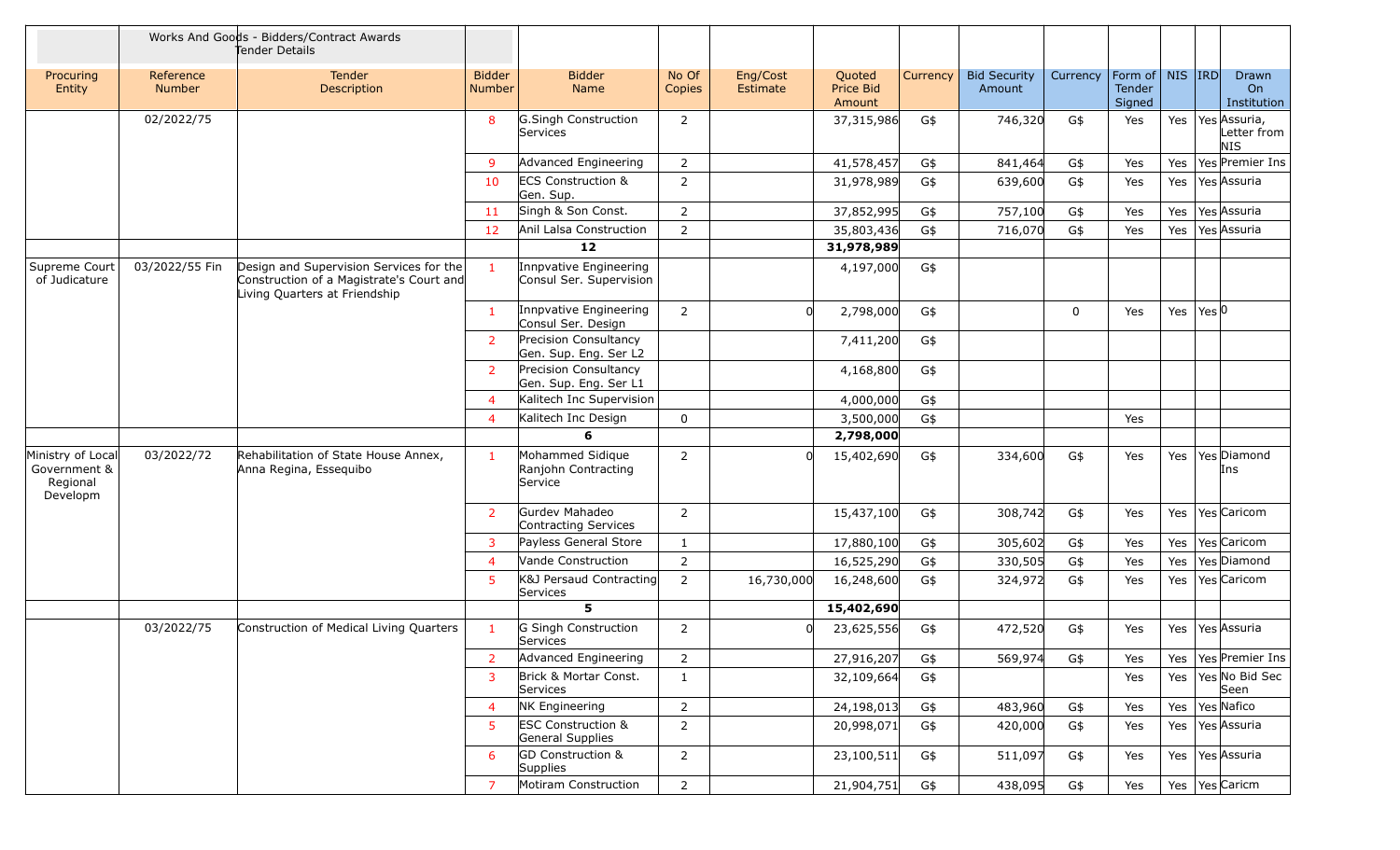|                                                           | Works And Goods - Bidders/Contract Awards<br>Tender Details |                                                                                     |                                |                                                       |                 |                      |                               |          |                               |          |                                                             |  |                                       |
|-----------------------------------------------------------|-------------------------------------------------------------|-------------------------------------------------------------------------------------|--------------------------------|-------------------------------------------------------|-----------------|----------------------|-------------------------------|----------|-------------------------------|----------|-------------------------------------------------------------|--|---------------------------------------|
| Procuring<br>Entity                                       | Reference<br><b>Number</b>                                  | Tender<br>Description                                                               | <b>Bidder</b><br><b>Number</b> | <b>Bidder</b><br>Name                                 | No Of<br>Copies | Eng/Cost<br>Estimate | Quoted<br>Price Bid<br>Amount | Currency | <b>Bid Security</b><br>Amount | Currency | Form of $\vert$ NIS $\vert$ IRD $\vert$<br>Tender<br>Signed |  | Drawn<br>On<br>Institution            |
|                                                           | 03/2022/75                                                  |                                                                                     | 8                              | Garden City<br>Landscaping & Builders<br>Inc          | $\mathbf{1}$    |                      | 22,130,322                    | G\$      | 442,606                       | G\$      | Yes                                                         |  | Yes   Yes   Caricom                   |
|                                                           |                                                             |                                                                                     | 9                              | I&R Construction                                      | $\overline{2}$  |                      | 24,955,207                    | G\$      | 511,097                       | G\$      | Yes                                                         |  | Yes   Yes   Premier Ins               |
|                                                           |                                                             |                                                                                     | 10                             | 3D Construction                                       | $\mathbf{1}$    |                      | 25,137,792                    | G\$      | 502,756                       | G\$      | Yes                                                         |  | Yes   Yes Caricom                     |
|                                                           |                                                             |                                                                                     | 11                             | Spectri Construction                                  | $\overline{2}$  |                      | 25,328,762                    | G\$      | 208,000                       | G\$      | Yes                                                         |  | Yes   Yes Nafico                      |
|                                                           |                                                             |                                                                                     | 12                             | N&S Gen. Eng. &<br>Contract. Services                 | 2               |                      | 24,644,954                    | G\$      | 492,899                       | G\$      | Yes                                                         |  | Yes   Yes   Caricom                   |
|                                                           |                                                             |                                                                                     | 13                             | Anil Lalsa Construction                               | $\overline{2}$  |                      | 22,702,994                    | G\$      | 454,060                       | G\$      | Yes                                                         |  | Yes   Yes Assuria                     |
|                                                           |                                                             |                                                                                     | 14                             | Singh & Son<br>Construction                           | $\overline{2}$  | 25,544,865           | 22,879,139                    | G\$      | 457,600                       | G\$      | Yes                                                         |  | Yes   Yes Assuria                     |
|                                                           |                                                             |                                                                                     |                                | 14                                                    |                 |                      | 20,998,071                    |          |                               |          |                                                             |  |                                       |
| Ministry of<br>Amerindian<br>Affairs                      | 04/2022/16                                                  | Supply and Delivery of Eleven New<br>Outboard Engines                               | -1                             | Farm Supplies Ltd                                     | 3               |                      | 9,740,000                     | G\$      | 219,322                       | G\$      | Yes                                                         |  | Yes   Yes Assuria                     |
|                                                           |                                                             |                                                                                     | 2                              | General Marine<br>Company                             | 1               |                      | 11,840,000                    | G\$      | 236,800                       | G\$      | Yes                                                         |  | Yes   Yes   Premier Ins               |
|                                                           |                                                             |                                                                                     | 3                              | General Equipment<br>Guyana Ltd                       | $\overline{2}$  |                      | 8,094,065                     | G\$      | 161,881                       | G\$      | Yes                                                         |  | Yes   Yes Assuria                     |
|                                                           |                                                             |                                                                                     | $\overline{4}$                 | Marics & Company                                      | $\overline{2}$  |                      | 13,897,000                    | G\$      | 277,940                       | G\$      | Yes                                                         |  | Yes   Yes Assuria                     |
|                                                           |                                                             |                                                                                     |                                | 4                                                     |                 |                      | 8,094,065                     |          |                               |          |                                                             |  |                                       |
| Ministry of Local<br>Government &<br>Regional<br>Developm | 04/2022/72                                                  | Upgrading of Suddie Market Street,<br>Suddie, Essequibo                             | -1                             | Pooran Manman General<br>Contracting Services         | $\mathbf{1}$    |                      | 17,760,710                    | G\$      | 355,214                       | G\$      | Yes                                                         |  | Yes   Yes   Caricom                   |
|                                                           |                                                             |                                                                                     | 2                              | Vishturbo Contracting &<br>Gen. Sup.                  | $\overline{2}$  |                      | 17,285,700                    | G\$      | 345,714                       | G\$      | Yes                                                         |  | Yes   Yes   Nafico                    |
|                                                           |                                                             |                                                                                     | 3                              | H. Ramballi General<br>Construction                   | $\overline{2}$  |                      | 15,023,600                    | G\$      | 300,472                       | G\$      | Yes                                                         |  | Yes   Yes Assuria                     |
|                                                           |                                                             |                                                                                     | $\overline{a}$                 | Vijay Persaud & Sons<br>Contracting Services          | $\overline{2}$  |                      | 15,233,600                    | G\$      | 304,672                       | G\$      | Yes                                                         |  | Yes   Yes   Caricom                   |
|                                                           |                                                             |                                                                                     | 5                              | Krishna Persaud<br>Trucking & Contrcating<br>Services | $\mathbf{1}$    |                      | 18,942,600                    | G\$      | 378,852                       | G\$      | Yes                                                         |  | Yes   Yes   Caricom                   |
|                                                           |                                                             |                                                                                     | 6                              | T. Gaynauth & Sons<br>Contracting Services            | $\mathbf 0$     |                      | 14,000,000                    | G\$      |                               |          |                                                             |  | Yes   Yes   Yes   No Bid Sec.<br>Seen |
|                                                           |                                                             |                                                                                     |                                | 6                                                     |                 |                      | 14,000,000                    |          |                               |          |                                                             |  |                                       |
|                                                           | 04/2022/75                                                  | General Rehabilitation & Upgrading of<br>Section of Main Access Referendum,<br>Bath | $\mathbf{1}$                   | Timehri Contracting<br>Services                       | $\overline{2}$  | 0l                   | 37,158,396                    | G\$      | 743,168                       | G\$      | Yes                                                         |  | Yes   Yes   Premier Ins               |
|                                                           |                                                             |                                                                                     | $\overline{2}$                 | M&B Construction                                      | $2^{\circ}$     |                      | 35,348,079                    | G\$      | 706,962                       | G\$      | Yes                                                         |  | Yes   Yes   Assuria                   |
|                                                           |                                                             |                                                                                     | 3                              | Benchmark<br>Construction                             | $\overline{2}$  |                      | 43,657,989                    | G\$      | 873,160                       | G\$      | Yes                                                         |  | Yes   Yes   Premier Ins               |
|                                                           |                                                             |                                                                                     | 4                              | S. Caimraj Construction<br>Services                   | $\overline{2}$  |                      | 43,453,989                    | G\$      | 869,080                       | G\$      | Yes                                                         |  | Yes   Yes   Nafico                    |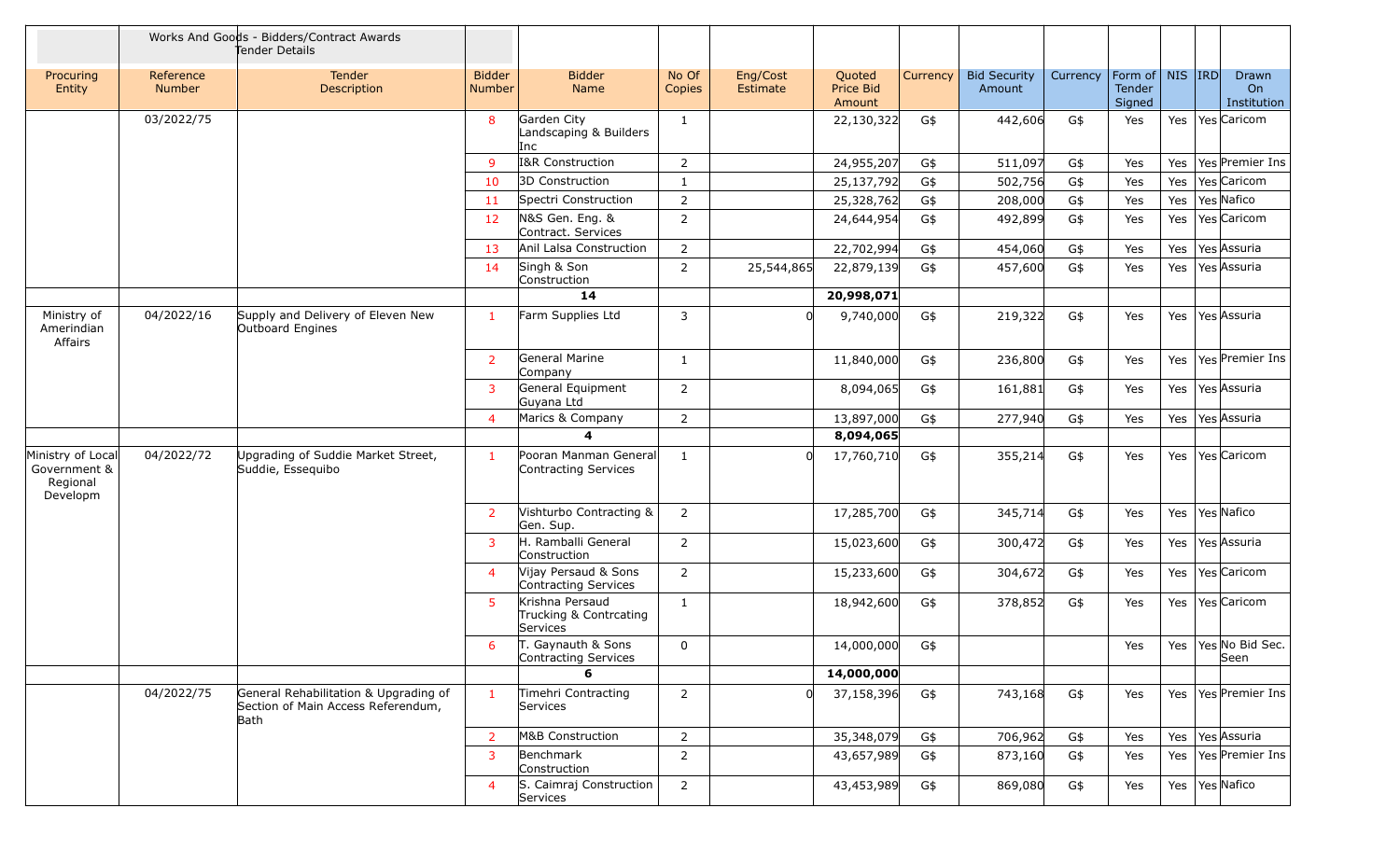|                                                           |                     | Works And Goods - Bidders/Contract Awards<br>Tender Details                |                         |                                                      |                 |                      |                               |          |                               |          |                                                                    |                 |                                   |
|-----------------------------------------------------------|---------------------|----------------------------------------------------------------------------|-------------------------|------------------------------------------------------|-----------------|----------------------|-------------------------------|----------|-------------------------------|----------|--------------------------------------------------------------------|-----------------|-----------------------------------|
| Procuring<br>Entity                                       | Reference<br>Number | <b>Tender</b><br>Description                                               | <b>Bidder</b><br>Number | <b>Bidder</b><br>Name                                | No Of<br>Copies | Eng/Cost<br>Estimate | Quoted<br>Price Bid<br>Amount | Currency | <b>Bid Security</b><br>Amount | Currency | Form of $\vert$ NIS $\vert$ IRD $\vert$<br><b>Tender</b><br>Signed |                 | Drawn<br><b>On</b><br>Institution |
|                                                           | 04/2022/75          |                                                                            | 5                       | N&S Gen. Engineering &<br>Contracting Srvices        | $\overline{2}$  |                      | 37,020,390                    | G\$      | 740,407                       | G\$      | Yes                                                                |                 | Yes   Yes   Caricom               |
|                                                           |                     |                                                                            | 6                       | A&A Eng. Services.                                   | $\overline{2}$  |                      | 33,788,214                    | G\$      | 706,000                       | G\$      | Yes                                                                |                 | Yes   Yes Nafico                  |
|                                                           |                     |                                                                            | $\overline{7}$          | Golden Splash Const.<br>Ser,                         | $\overline{2}$  | 38,452,164           | 33,728,595                    | G\$      | 345,796                       | G\$      | Yes                                                                |                 | Yes   Yes   Caricom               |
|                                                           |                     |                                                                            |                         | $\overline{z}$                                       |                 |                      | 33,728,595                    |          |                               |          |                                                                    |                 |                                   |
| Ministry of<br>Amerindian<br>Affairs                      | 05/2022/16          | Supply and Delivery of Two<br>Reconditioned 4X4 Double Cab Pickups         | $\mathbf{1}$            | <b>BM Soat Auto Sales</b>                            | $\Omega$        | 0                    | 9,000,000                     | G\$      | 180,000                       | G\$      | Yes                                                                |                 | Yes   Yes   Caricom               |
|                                                           |                     |                                                                            | $\overline{2}$          | <b>RRT &amp; Auto Sales</b>                          | $\overline{2}$  |                      | 8,990,000                     | G\$      | 179,800                       | G\$      | Yes                                                                |                 | Yes   Yes   Premier Ins           |
|                                                           |                     |                                                                            | 3                       | <b>El Commadante Ent</b><br>Auto Sale & Spares       | $\mathbf{1}$    |                      | 9,600,000                     | G\$      | 220,000                       | G\$      | Yes                                                                |                 | Yes   Yes   Diamond<br>Ins        |
|                                                           |                     |                                                                            | $\overline{4}$          | MS Trading                                           | $\overline{2}$  |                      | 9,800,000                     | G\$      | 300,000                       | G\$      | Yes                                                                |                 | Yes   Yes   Premier Ins           |
|                                                           |                     |                                                                            | 5                       | Massy Motors Guy. Ltd                                | $\overline{2}$  |                      | 13,200,000                    | G\$      | 252,000                       | G\$      | Yes                                                                | Yes   Yes   RBL |                                   |
|                                                           |                     |                                                                            | 6                       | Car Clean Ent                                        | $\overline{2}$  |                      | 6,600,000                     | G\$      | 200,000                       | G\$      | Yes                                                                |                 | Yes   Yes H&H Trust               |
|                                                           |                     |                                                                            | 7                       | Beharry Automotive Ltd                               | $\overline{2}$  |                      | 10,912,427                    | G\$      | 218,249                       | G\$      | Yes                                                                |                 | Yes   Yes Nafico                  |
|                                                           |                     |                                                                            |                         | $\overline{ }$                                       |                 |                      | 6,600,000                     |          |                               |          |                                                                    |                 |                                   |
| Ministry of Local<br>Government &<br>Regional<br>Developm | 05/2022/72          | Construction of Health Post and Landing<br>at Siriki Upper Pomeroon        | -1                      | M Sukhai Contracting<br>Services                     | $\overline{2}$  | <sup>n</sup>         | 23,946,150                    | G\$      | 540,000                       | G\$      | Yes                                                                |                 | Yes   Yes Assuria                 |
|                                                           |                     |                                                                            | $\overline{2}$          | Payless General Store                                | $\mathbf{1}$    |                      | 23,494,410                    | G\$      | 499,408                       | G\$      | Yes                                                                |                 | Yes   Yes Caricom                 |
|                                                           |                     |                                                                            | 3                       | <b>SEE Solutions</b>                                 | $\overline{2}$  |                      | 23,337,978                    | G\$      | 480,000                       | G\$      | Yes                                                                |                 | Yes   Yes Caricom                 |
|                                                           |                     |                                                                            | $\overline{4}$          | Sukraj Rajah<br>Contracting                          | $\overline{2}$  |                      | 23,540,500                    | G\$      | 470,810                       | G\$      | Yes                                                                |                 | Yes   Yes   Caricom               |
|                                                           |                     |                                                                            | 5                       | Golden Key Construction<br>& Supply                  | $\overline{2}$  |                      | 24,697,398                    | G\$      | 500,000                       | G\$      | Yes                                                                |                 | Yes   Yes   Diamond               |
|                                                           |                     |                                                                            | 6                       | Tripple F Variety Store                              | $\overline{2}$  |                      | 23,231,850                    | G\$      | 464,637                       | G\$      | Yes                                                                |                 | Yes   Yes Caricom                 |
|                                                           |                     |                                                                            | $\overline{7}$          | Harold's Construction<br>Services                    | $\mathbf 0$     |                      | 24,913,198                    | G\$      | 500,000                       | G\$      | Yes                                                                |                 | Yes   Yes   Diamond               |
|                                                           |                     |                                                                            | 8                       | Vandee Construction                                  | $\overline{2}$  |                      | 21,965,014                    | G\$      | 439,300                       | G\$      | Yes                                                                |                 | Yes   Yes   Diamond               |
|                                                           |                     |                                                                            | 9                       | K&K Boat Building &<br>Outboard Mechanic<br>Services | $\overline{2}$  |                      | 23,912,758                    | G\$      | 478,255                       | G\$      | Yes                                                                |                 | Yes   Yes   Caricom               |
|                                                           |                     |                                                                            | 10                      | K&J Peraud Contracting<br>Services                   | $\overline{2}$  |                      | 21,052,860                    | G\$      | 431,058                       | G\$      | Yes                                                                |                 | Yes   Yes   Caricom               |
|                                                           |                     |                                                                            |                         | 10                                                   |                 |                      | 21,052,860                    |          |                               |          |                                                                    |                 |                                   |
|                                                           | 06/2022/72          | Upgrading of Second Cross Street, Anna<br>Regina Housing Scheme, Essequibo | -1                      | S. Jagmohan Const. &<br>Gen. Sup. Inc.               | $2^{\circ}$     | $\Omega$             | 31,360,600                    | G\$      | 700,000                       | G\$      | Yes                                                                |                 | Yes   Yes   Premier Ins           |
|                                                           |                     |                                                                            | 2                       | Vishturbo Contracting &<br>General Sup.              | $\overline{2}$  |                      | 28,624,890                    | G\$      | 572,466                       | G\$      | Yes                                                                |                 | Yes   Yes Nafico                  |
|                                                           |                     |                                                                            | 3                       | Yudhaisthir Seecharan<br>Contracting & Gen.<br>Sup.  | $2^{\circ}$     |                      | 128,163,100                   | G\$      | 563,562                       | G\$      | Yes                                                                |                 | Yes   Yes   Diamond               |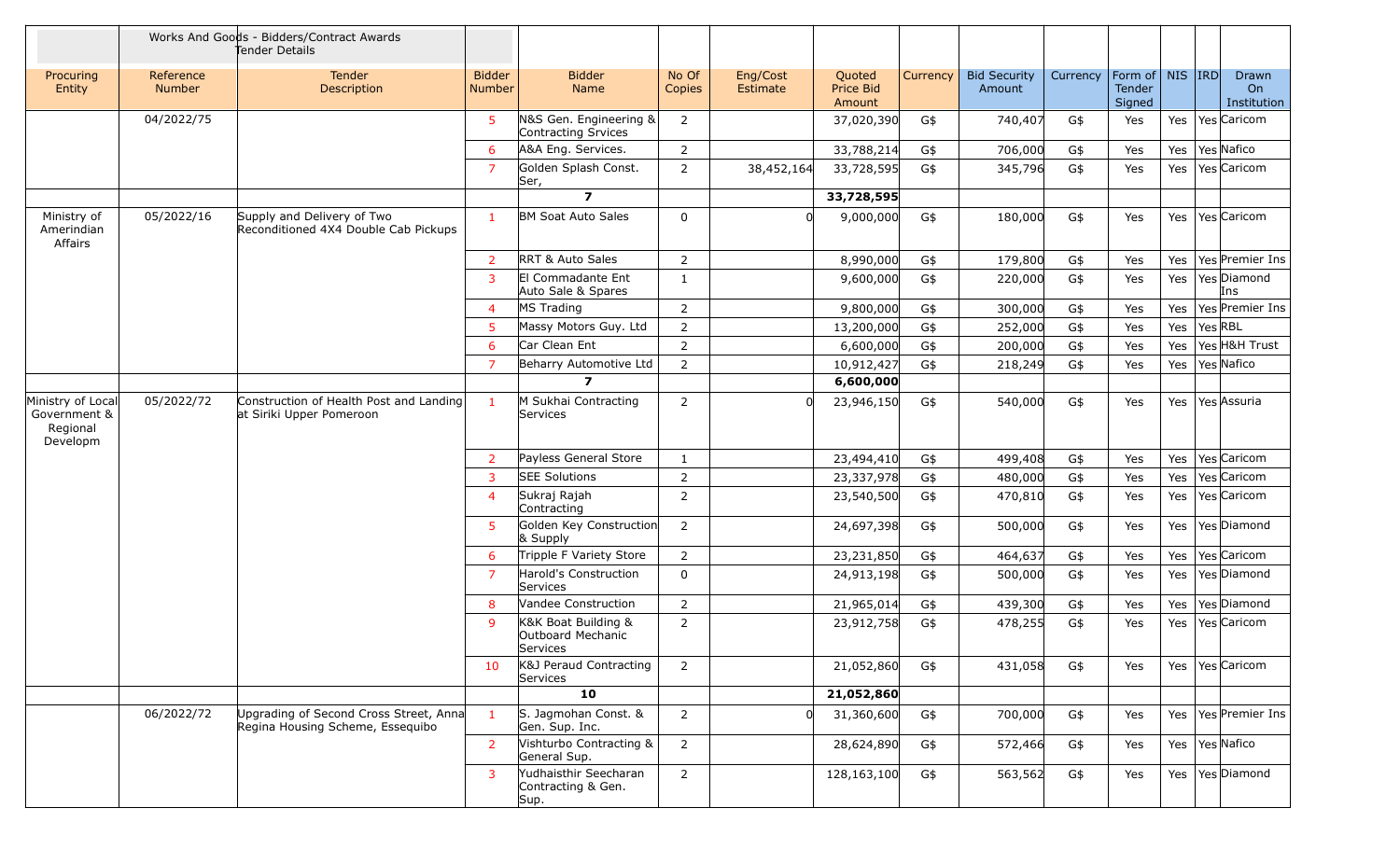|                     | Works And Goods - Bidders/Contract Awards<br>Tender Details                           |                                                                   |                                |                                                      |                 |                      |                               |          |                               |          |                                         |                 |                                                 |
|---------------------|---------------------------------------------------------------------------------------|-------------------------------------------------------------------|--------------------------------|------------------------------------------------------|-----------------|----------------------|-------------------------------|----------|-------------------------------|----------|-----------------------------------------|-----------------|-------------------------------------------------|
| Procuring<br>Entity | Reference<br><b>Number</b>                                                            | <b>Tender</b><br>Description                                      | <b>Bidder</b><br><b>Number</b> | <b>Bidder</b><br>Name                                | No Of<br>Copies | Eng/Cost<br>Estimate | Quoted<br>Price Bid<br>Amount | Currency | <b>Bid Security</b><br>Amount | Currency | Form of   NIS   IRD<br>Tender<br>Signed |                 | Drawn<br>On<br>Institution                      |
|                     | 06/2022/72                                                                            |                                                                   | $\overline{4}$                 | Ican Engineering &<br>Construction                   | $\mathbf{1}$    |                      | 26,335,605                    | G\$      | 542,712                       | G\$      | Yes                                     |                 | Yes   Yes Assuria                               |
|                     |                                                                                       |                                                                   | -5                             | Pooran Manman General<br>Const. Ser.                 | $\mathbf{1}$    |                      | 30,243,448                    | G\$      | 604,909                       | G\$      | Yes                                     |                 | Yes   Yes   Caricom                             |
|                     |                                                                                       |                                                                   | -6                             | Krishna Persaud<br>Trucking & Contracting<br>Service | $\overline{2}$  |                      | 30,169,500                    | G\$      | 603,390                       | G\$      | Yes                                     |                 | Yes   Yes   Caricom                             |
|                     |                                                                                       |                                                                   | 7                              | T. Guynauth & Sons<br>Contracting Services           | $\overline{0}$  |                      | 24,000,000                    | G\$      |                               |          | Yes                                     |                 | Yes   Yes   No Bid Sec.<br>seen                 |
|                     |                                                                                       |                                                                   | 8                              | Imam Bacchus & Sons<br>Ltd                           | $\overline{2}$  |                      |                               | G\$      | 492,003                       | G\$      | No                                      |                 | Yes   Yes   Caricom.,<br>FTP Signed<br>not com. |
|                     |                                                                                       |                                                                   | <b>q</b>                       | H. Ramballi General<br>Construction                  | $\overline{2}$  |                      | 24,375,200                    | G\$      | 487,507                       | G\$      | Yes                                     |                 | Yes   Yes   Assuria                             |
|                     |                                                                                       |                                                                   | 10                             | Vijay Persaud & Sons<br>Contracting Services         | $\overline{2}$  | 25,000,000           | 27,798,200                    | G\$      | 495,964                       | G\$      | Yes                                     |                 | Yes   Yes   Caricom                             |
|                     |                                                                                       |                                                                   |                                | 10                                                   |                 |                      | $\Omega$                      |          |                               |          |                                         |                 |                                                 |
|                     | 07/2022/72<br>Construction of Reinforce Concrete<br>Bridge at Onderneeming, Essequibo |                                                                   | -1                             | K&J Persaud Contracting<br>Services                  | $\overline{2}$  | <sup>n</sup>         | 24,935,760                    | G\$      | 498,716                       | G\$      | Yes                                     |                 | Yes   Yes   Caricom                             |
|                     |                                                                                       |                                                                   | 2                              | Mohamed Ramzanalli<br>Construction                   | $\overline{2}$  |                      | 27,833,120                    | G\$      | 300,000                       | G\$      | Yes                                     |                 | Yes   Yes   Nafico                              |
|                     |                                                                                       |                                                                   | 3                              | Ican Engineering &<br>Const.                         | $\mathbf{1}$    |                      | 27,483,960                    | G\$      | 549,680                       | G\$      | Yes                                     |                 | Yes   Yes   Assuria                             |
|                     |                                                                                       |                                                                   | -4                             | Jaikam Construction &<br>Supplies Inc                | $\overline{2}$  |                      | 27,953,840                    | G\$      | 559,077                       | G\$      | Yes                                     | Yes   Yes   RBL |                                                 |
|                     |                                                                                       |                                                                   | 5                              | H Ramballi General<br>Construction                   | $\overline{2}$  |                      | 27,305,840                    | G\$      | 546,117                       | G\$      | Yes                                     |                 | Yes   Yes   Assuria                             |
|                     |                                                                                       |                                                                   | 6                              | M. Sukhai Contracting<br>Services                    | $\overline{2}$  | 28,000,000           | 25,757,640                    | G\$      | 520,000                       | G\$      | Yes                                     |                 | Yes   Yes Assuria                               |
|                     |                                                                                       |                                                                   |                                | 6                                                    |                 |                      | 24,935,760                    |          |                               |          |                                         |                 |                                                 |
|                     | 08/2022/72                                                                            | Supply and Delivery of One (1) New<br>Bus Ambulance               |                                | Car Clean Enterprise                                 | $\overline{2}$  |                      | 12,500,000                    | G\$      | 400,000                       | G\$      | Yes                                     |                 | Yes   Yes Hand In<br>Hand                       |
|                     |                                                                                       |                                                                   | 2                              | Meditron Inc                                         | $\overline{2}$  |                      | 12,495,000                    | G\$      | 249,900                       | G\$      | Yes                                     |                 | Yes   Yes   Diamond                             |
|                     |                                                                                       |                                                                   |                                | $\overline{2}$                                       |                 |                      | 12,495,000                    |          |                               |          |                                         |                 |                                                 |
|                     | 09/2022/72                                                                            | Extension of Johanna Cecilia Secondary<br>School, Johanna Cecilia |                                | <b>Vandee Construction</b>                           | $\overline{2}$  | $\Omega$             | 31,106,680                    | G\$      | 622,134                       | G\$      | Yes                                     |                 | Yes   Yes   Diamond                             |
|                     |                                                                                       |                                                                   | 2                              | Jaikam Construction &<br>Supplies Inc                | $\overline{2}$  |                      | 34,689,544                    | G\$      | 693,791                       | G\$      | Yes                                     | Yes   Yes   RBL |                                                 |
|                     |                                                                                       |                                                                   | 3                              | Tripple F Variety Store                              | $2^{\circ}$     |                      | 33,016,954                    | G\$      | 660,339                       | G\$      | Yes                                     |                 | Yes   Yes   Caricom                             |
|                     |                                                                                       |                                                                   | $\overline{4}$                 | Imam Bacchus & Sons<br>Ltd                           | $\overline{2}$  |                      | 32,439,504                    | G\$      | 648,790                       | G\$      | Yes                                     |                 | Yes   Yes   Caricom                             |
|                     |                                                                                       |                                                                   | -5                             | Payless General Store                                | $\mathbf{1}$    |                      | 33,733,140                    | G\$      | 64,663                        | G\$      | Yes                                     |                 | Yes   Yes Caricom                               |
|                     |                                                                                       |                                                                   | 6                              | Gurdev Madheo<br>Contracting Services                | $\overline{2}$  |                      | 28,000,000                    | G\$      | 659,175                       | G\$      | Yes                                     |                 | Yes   Yes   Caricom                             |
|                     |                                                                                       |                                                                   | $\overline{7}$                 | Suraj Rajah Contracting                              | $2^{\circ}$     |                      | 31,304,800                    | G\$      | 626,096                       | G\$      | Yes                                     |                 | Yes   Yes   Caricom                             |